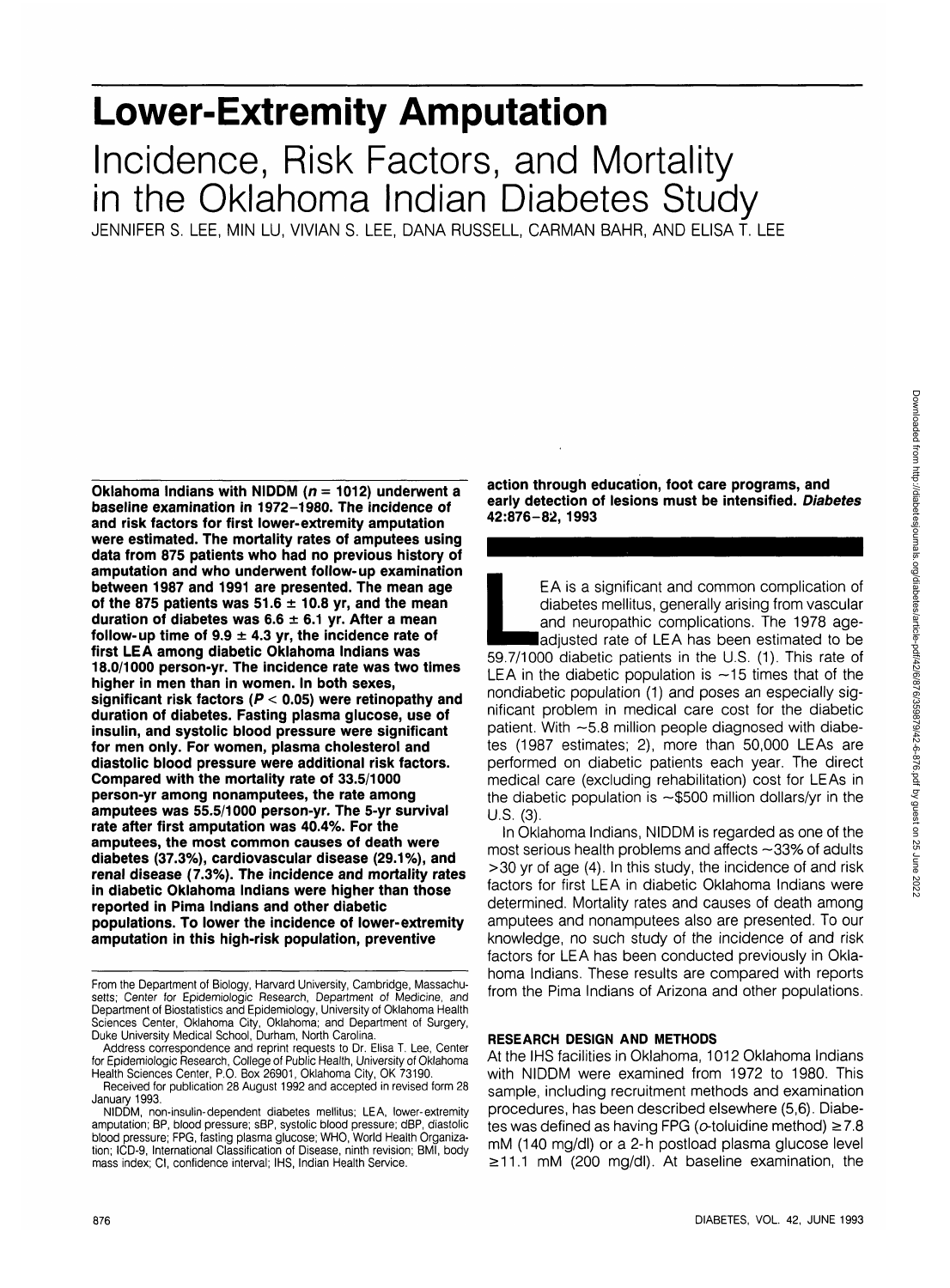## TABLE 1

Comparison of incidence of first LEA for diabetic Oklahoma and Pima Indians by age and sex

|                                          |                                    |                     | Male                         |                               |                           | Female                              |                     |                             |                              |                                         | Oklahoma<br>Male/female  |
|------------------------------------------|------------------------------------|---------------------|------------------------------|-------------------------------|---------------------------|-------------------------------------|---------------------|-----------------------------|------------------------------|-----------------------------------------|--------------------------|
| Age<br>(yr)                              | Oklahoma Indians                   |                     |                              |                               | Oklahoma/<br>Pima Indians | Oklahoma Indians                    |                     |                             |                              | Oklahoma/                               |                          |
|                                          | Person-yr Cases<br>at risk         | (n)                 | Inci-<br>dence <sup>*</sup>  | Pima<br>Indians<br>incidence* | incidence<br>rate ratio   | Person-yr<br>at risk                | Cases<br>(n)        | Inci-<br>dence              | Pima<br>Indians<br>incidence | Pima Indians<br>incidence<br>rate ratio | incidence<br>rate ratio  |
| <45<br>$45 - 64$<br>$\geq 65$<br>Overall | 984.6<br>1892.0<br>229.8<br>3106.4 | 25<br>48<br>8<br>81 | 25.4<br>25.4<br>34.8<br>26.1 | 8.4<br>18.1<br>28.4<br>15.3   | 3.0<br>1.4<br>1.2         | 1782.6<br>3265.0<br>522.0<br>5569.6 | 15<br>52<br>8<br>75 | 8.4<br>15.9<br>15.3<br>13.5 | 2.9<br>8.4<br>12.4<br>7.1    | 2.9<br>1.9<br>1.2<br>1.9                | 3.0<br>1.6<br>2.3<br>1.9 |

\*Per 1000 person-yr.

cohort had a mean duration of diabetes of  $6.9 \pm 6.4$  yr with a mean age of 52.0  $\pm$  11.3 yr. The baseline examination consisted of a physical examination and an interview. All of the examiners followed the protocol of the WHO Multinational Study of Vascular Disease in Diabetes (7). At baseline, amputation status was known for 1011 (379 men and 632 women) patients. Of these, 21 (2.1%) reported a history of LEA, and 990 (374 men and 616 women) reported no LEA before baseline examination. In addition to amputation status, information on dorsalis pedis pulse and ulceration of the foot was also available.

From 1987 to 1991, a follow-up study was conducted. Of the 990 patients who had no amputations at baseline, 434 (43.8%) had died, 498 (50.3%) were re-examined, and 58 (5.8%) did not participate in the follow-up. Information on amputation status was obtained in addition to foot pressure, foot pulse, and problems with numbness in the foot. Medical records of 377 patients who were not examined at follow-up, including 328 deceased, were reviewed for amputation status. Thus, of the 990 who reported no LEA at baseline, amputation status was known for 875 (88.4%) at follow-up. For these 875 (332 men and 543 women) patients, the mean follow-up time was  $9.9 \pm 4.3$  yr. The mean age was  $51.6 \pm 10.8$  yr with a mean duration of diabetes of 6.6  $\pm$  6.1 yr. These 875 patients formed the cohort for this report.

Incidence rate was defined as the number of first amputations/1,000 person-yr at risk for first LEA. Each person who underwent a first amputation was counted only once in the numerator. Person-years were calculated from the baseline examination date to the date of first amputation for amputees and to the date of follow-up examination for those who were re-examined. For those who died or were lost to follow-up, person-years were computed from the baseline examination date to the date of last entry in medical charts. Cause of death among amputees and nonamputees was determined by reviewing death certificates obtained from the Oklahoma State Department of Health using ICD-9.

Many baseline variables were analyzed as possible risk factors, including therapeutic regimen (insulin, oral agent, and diet restriction), the presence of renal disease (defined by plasma creatinine >133  $\mu$ M [1.5 mg/dl], or slight or heavy proteinuria by the salicylsulphonic acid test), and the presence of coronary heart disease (defined by the Rose and Blackburn questionnaire on angina [8], history of myocardial infarction, or evidence of ischemic heart disease by ECG). BMI was calculated by the ratio of weight (in kg) to height (in m<sup>2</sup>), whereas hypertension was defined as  $sBP \geq 160$  mmHg, dBP (4th  $phase) \geq 95$  mmHg, or the use of antihypertensive medication. Patients with visual problems that could not be corrected by ordinary eyeglasses were defined as visually impaired. The diagnostic criteria for retinopathy were established previously (5). The level of amputation was also specified: toe, foot, below the knee, and above the knee were classifications for amputation levels.

Univariate analyses were performed first to identify significant predictors of LEA. CIs for rate ratios (9) were calculated, and the binomial test (9) and trend test (10) were performed. The SAS computer package (11) was used to calculate the two-tailed Student's t test. Bivariate analyses were performed using the Mantel-Haenszel extension test (9). The survival analysis techniques (12) and Cox proportional hazards model (13) using a stepwise procedure were performed using BMDP software  $(14)$ .

## **RESULTS**

Selected baseline characteristics of participants and nonparticipants (including those who died, had missing medical charts, or were lost to follow-up) were reviewed. Similar to previous findings (15), the nonparticipants generally did not differ significantly from the participants. However, they did have longer duration of diabetes, higher sBP, more severe proteinuria, higher prevalence of background or proliferative retinopathy, and were older.

Of the 875 patients who had no LEA at baseline, 156 (81 men and 75 women) had undergone first LEA during the follow- up period, giving a 10-yr cumulative incidence of 17.8%. The incidence rate of first LEA among these diabetic Oklahoma Indians was 18.0/1000 person-yr with 95% Cl 10.6-29.8 (16). Table 1 compares the incidence in this study cohort with that in Pima Indians (17) by sex and age. The incidence in this study population was higher in every age-group and sex group, particularly in those <45 yr of age for both sexes.

Of the 156 first LEAs performed during the study period, the level of amputation was known from either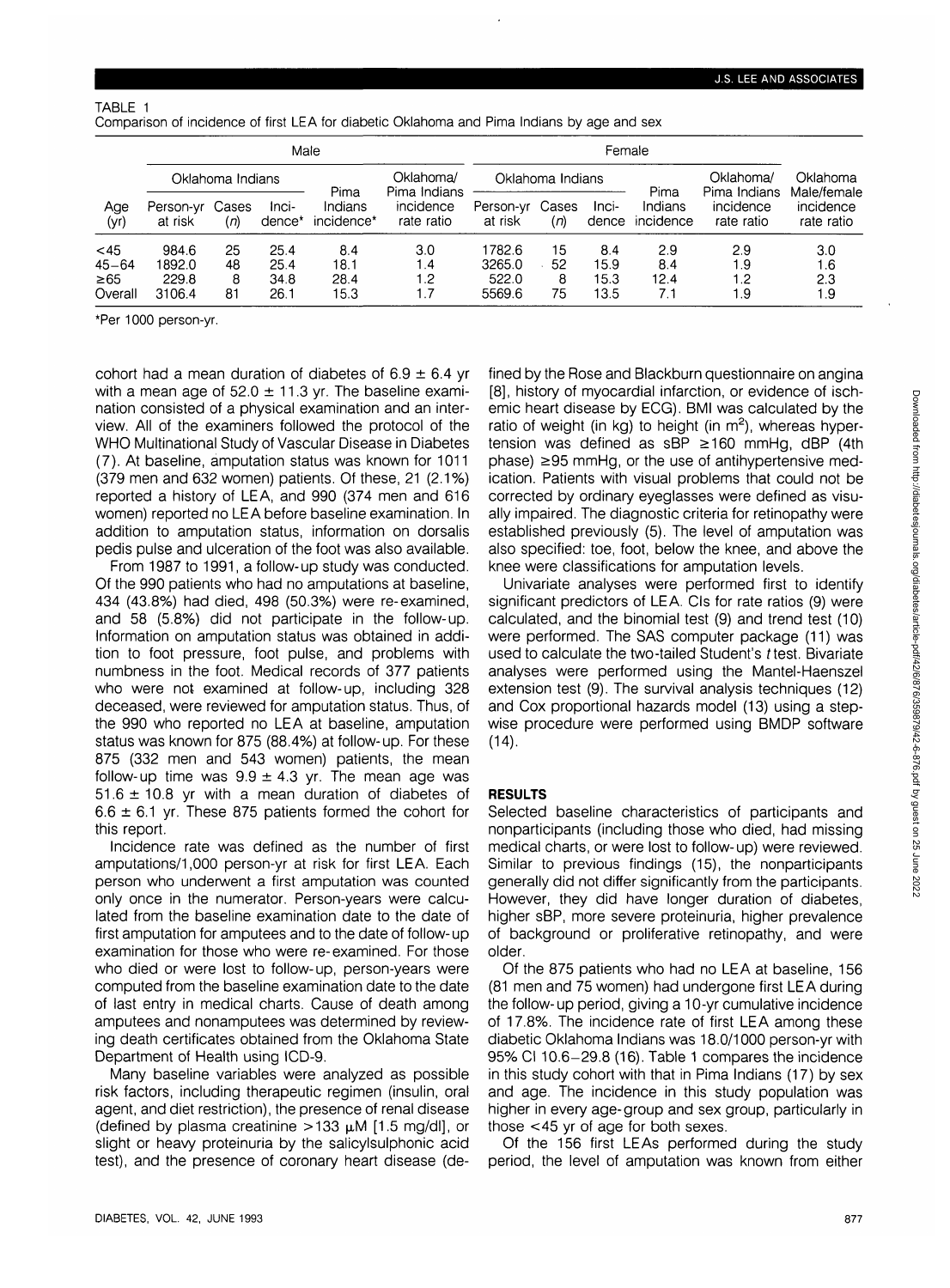interview or medical charts for 84 patients: 44 (52.4%) were of the toe, 5 (6.0%) were of the foot, 32 (38.1%) were below the knee, and 3 (3.6%) were above the knee. The level of amputation was not found to be directly related to age, sex, or duration of diabetes.

To determine the risk factors for first LEA, we performed univariate analyses for the following characteristics: age at baseline, sex, duration of diabetes, age at diagnosis of diabetes, FPG, plasma cholesterol, plasma triglyceride, sBP, dBP, therapeutic regimen, and BMI. We also included renal disease, education, smoking status, hypertension, retinopathy, visual impairment, dorsalis pedis pulse, foot ulceration, and coronary heart disease.

We found the sex of the subjects to be a significant risk factor ( $P < 0.0001$ ). The incidence rate of first LEA in men was 26.1/1000 person-yr (95% Cl 12.6-51.3), which was  $\sim$ 2 times that of women (13.5/1000 person-yr, 95%) Cl 6.0-28.4). The univariate analyses were consequently performed by sex (Table 2). For both men and women, the following were found to be significant risk factors  $(P < 0.05)$ : duration of diabetes, FPG, sBP, dBP, therapeutic regimen, and presence of retinopathy. Additional significant predictors for men were younger age at diagnosis, hypertension, coronary heart disease, and renal disease; foot ulceration was also found to be a suggestively significant factor. For women, additional significant risk factors consisted of plasma cholesterol level, plasma triglyceride level, visual impairment, nonpalpable dorsalis pedis pulse, foot ulceration, and poor education. Coronary heart disease, hypertension, and younger age at diagnosis were found to be suggestively significant in women.

The Student's  $t$  test was performed to compare the group means of selected continuous variables at baseline for participants who did and did not undergo first LEA during the follow-up period. For both sexes, the amputees had significantly ( $P < 0.05$ ) greater means for sBP, dBP, duration of diabetes, and FPG than the nonamputees. In women, mean plasma cholesterol and mean plasma triglyceride were also significantly higher  $(P < 0.05)$  in amputees than in nonamputees.

Figure 1 shows that when stratified by duration of diabetes, hypertension remained a significant predictor of LEA in men  $(P < 0.03)$  and a suggestive predictor in women ( $P = 0.1$ ). Hypertensive men had a significantly higher incidence of LEA regardless of the duration of diabetes. In addition, hypertension remained highly significant when stratified by the rapeutic regimen ( $P < 0.02$ ) and FPG ( $P < 0.03$ ) in men only. Therapeutic regimen  $(P < 0.04)$  and FPG  $(P < 0.004)$  remained significant when stratified by hypertension in both sexes (Fig. 2). Patients with coronary heart disease and elevated FPG at baseline had a very high incidence (53/1000 person-yr) of LEA in men.

To identify the most important risk factors, multivariate analyses including Cox proportional hazards regression were performed by sex. The response variable was time to amputation or to last follow-up from baseline examination. The covariates examined included baseline age, duration of diabetes, use of insulin, smoking status, retinopathy, coronary heart disease, renal disease, BMI,

plasma triglyceride, plasma cholesterol, sBP, dBP, and FPG. Table 3 displays the significant variables ( $P < 0.05$ ) for each sex in the order of entry into the regression equation.

Of patients at risk for first LEA, 347 of 875 died during the follow-up. Of the 719 (251 men and 468 women) who did not undergo a LEA, 254 (104 men and 150 women) died. Of the 156 who did, 93 (48 men and 45 women) died. The crude mortality rate for amputees was thus 59.6%, in contrast to a rate of 35.3% for nonamputees. When person-years are used, the mortality rates for the amputees and nonamputees were 55.5/1000 and 33.5/ 1000 person-yr, respectively. Death rates among diabetic amputees and nonamputees by age and sex are compared in Table 4. In all age and sex groups except men  $\geq$ 65, amputees had higher death rates than nonamputees. The difference was particularly large in patients  $<$  45 yr of age.

A general trend was found in the mortality rates by the level of first amputation—the higher the level of amputation, the higher the mortality rate. Of the 49 known toe or foot amputees, 38.8% died; of the 32 below-the-knee amputees, 43.8% died; and of the 3 above-the-knee amputees, 66.7% died. However, the number of known above-the-knee amputees was small. The median survival times ranged from 8.1 yr for toe and foot amputees to 5.7 yr for below-the-knee amputees and 4.0 yr for above-the-knee amputees. Thus, the higher on the leg the amputation occurred, the shorter the survival time. However, this trend was not significant at 0.05 level. The 3-yr survival rate after first LEA was 59.8%, whereas 40.4% survived 5 yr after amputation.

Of the 93 amputees who died during the study period, death certificates were obtained for 91 (97.8%). The most common cause of death was diabetes (ICD-9 codes 250-251.2), which appeared on 32 (35.2%) of the death certificates of the amputees. Circulatory disease (ICD-9 codes 390-459.9) was the cause of death in 29 (31.9%) of the amputees. Seven (7.7%) of the amputees died from renal disease (ICD-9 codes 580- 589.9), and the remaining 23 (25.3%) died of other causes.

## **DISCUSSION**

Few population-based or prospective studies that focus on the incidence of and risk factors for LEA in NIDDM patients have been conducted (1,17-19). These studies of diabetic populations have found much lower incidence rates (1,18,19). For example, Moss et al. (18) conducted a population-based 4-yr follow-up study of older-onset diabetic individuals. Moss et al. (18) reported a 4-yr incidence of 2.2%. The Pima Indian study (17) has been the only study concerning Native Americans. The incidence rate in this study of first LEA, 18.0/1000 person-yr, was higher than that reported by the study of Pima Indians (13.7/1000 person-yr). When the incidence rates of this study were compared by age and sex (Table 1), the incidence for Oklahoma Indians was higher in all groups. The incidence rate typically increased with age and duration of diabetes. Although the Pima Indian study conducted biennial examinations, no examinations were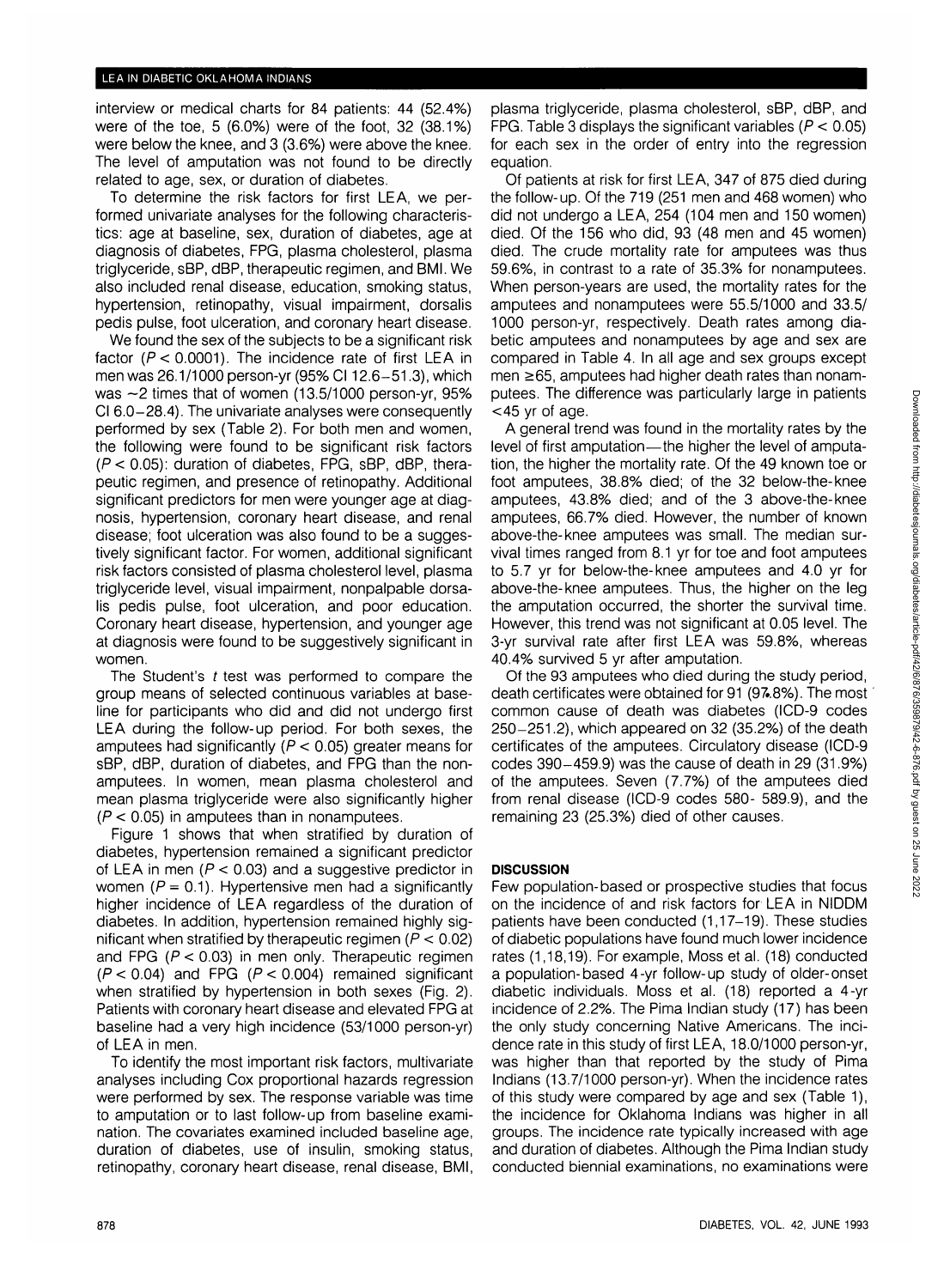#### TABLE 2

Incidence of first LEA by baseline risk factors and sex

| Male                             |                            |          |                   |              | Female                                    |                            |          |                 |              |                              |
|----------------------------------|----------------------------|----------|-------------------|--------------|-------------------------------------------|----------------------------|----------|-----------------|--------------|------------------------------|
| Risk<br>factors                  | Person-yr Cases<br>at risk | (n)      | . Inci-<br>dence* | P            | Rate ratio<br>$(95\% \text{ Cl})\uparrow$ | Person-yr Cases<br>at risk | (n)      | Inci-<br>dence* | P            | Rate ratio<br>$(95% Cl)$ †   |
| Duration of diabetes (yr)        |                            |          |                   |              |                                           |                            |          |                 |              |                              |
| <4                               | 1296.7                     | 21       | 16.2              |              | 1.00                                      | 2452.8                     | 13       | 5.3             |              | 1.00                         |
| $4 - 7$                          | 1079.8                     | 23       | 21.3              | < 0.001      | $1.32(0.73 - 2.38)$                       | 1613.2                     | 21       | 13.0            | < 0.001      | $2.46(1.23 - 4.91)$          |
| ≥8                               | 481.0                      | 13       | 27.0              |              | $1.67(0.84 - 3.33)$                       | 859.5                      | 17       | 19.8            |              | $3.73(1.81 - 7.68)$          |
| Age at diagnosis (yr)            |                            |          |                   |              |                                           |                            |          |                 |              |                              |
| <30                              | 207.3                      | 8        | 38.6              |              | 1.00                                      | 285.5                      | 6        | 21.0            |              | 1.00                         |
| $30 - 44$                        | 1355.4                     | 45       | 33.2              | 0.007        | $0.86(0.41 - 1.82)$                       | 2710.5                     | 42       | 15.5            | 0.052        | $0.74(0.31 - 1.73)$          |
| $\geq 45$                        | 1543.8                     | 28       | 18.1              |              | $0.47(0.21 - 1.03)$                       | 2573.7                     | 27       | 10.5            |              | $0.50(0.21 - 1.21)$          |
| FPG (mM)                         |                            |          |                   |              |                                           |                            |          |                 |              |                              |
| ${<}7.8$                         | 1103.9                     | 13       | 11.8              |              | 1.00                                      | 1777.6                     | 12       | 6.8             |              | 1.00                         |
| $7.8 - 11.0$                     | 1011.4                     | 22       | 21.8              | < 0.001      | $1.85(0.93 - 3.67)$                       | 1416.7                     | 23       | 16.2            | 0.006        | $2.40(1.20 - 4.83)$          |
| ≥11.1                            | 991.2                      | 46       | 46.4              |              | $3.94(2.13 - 7.29)$                       | 2364.5                     | 40       | 16.9            |              | $2.51(1.31 - 4.78)$          |
| sBP (mmHg)                       |                            |          |                   |              |                                           |                            |          |                 |              |                              |
| < 130                            | 1172.4                     | 21       | 17.9              |              | 1.00                                      | 2349.3                     | 20       | 8.5             |              | 1.00                         |
| 130-159                          | 1579.7                     | 43       | 27.2              | < 0.001      | $1.52(0.90 - 2.56)$                       | 2319.9                     | 33       | 14.2            | < 0.001      | 1.67 (0.96-2.91)             |
| ≥160                             | 263.3                      | 16       | 60.8              |              | $3.39(1.77 - 6.50)$                       | 701.8                      | 21       | 29.9            |              | $3.52(1.91 - 6.48)$          |
| dBP (mmHg)                       | 1833.5                     |          |                   |              |                                           |                            |          |                 |              |                              |
| $90$                             | 611.3                      | 40       | 21.8              | 0.024        | 1.00                                      | 3590.7                     | 43       | 12.0            |              | 1.00                         |
| $90 - 94$                        | 535.0                      | 18<br>21 | 29.5              |              | 1.35 (0.77-2.35)                          | 865.0                      | 14<br>17 | 16.2            | 0.050        | $1.35(0.74 - 2.47)$          |
| ≥95                              |                            |          | 39.3              |              | $1.80(1.06 - 3.05)$                       | 833.6                      |          | 20.4            |              | 1.70 (0.97–2.99)             |
| <b>Hypertension status</b><br>No | 1916.2                     | 41       | 21.4              | 0.021        | 1.00                                      | 3366.6                     | 39       | 11.6            | 0.053        | 1.00                         |
| Yes                              | 1063.6                     | 38       | 35.7              |              | $1.67(1.07 - 2.60)$                       | 1932.1                     | 35       | 18.1            |              | 1.56 (0.99-2.47)             |
| Plasma cholesterol (mM)          |                            |          |                   |              |                                           |                            |          |                 |              |                              |
| < 5.2                            | 1542.4                     | 34       | 22.0              |              | 1.00                                      | 2763.1                     | 27       | 9.8             |              | 1.00                         |
| $5.2 - 6.1$                      | 980.5                      | 30       | 30.6              | 0.146        | $1.39(0.85 - 2.27)$                       | 1701.1                     | 26       | 15.3            | 0.001        | $1.56(0.91 - 2.68)$          |
| $\geq 6.2$                       | 500.6                      | 16       | 32.0              |              | $1.45(0.80 - 2.63)$                       | 899.9                      | 22       | 24.5            |              | $2.50(1.42 - 4.39)$          |
| Plasma triglyceride (mM)         |                            |          |                   |              |                                           |                            |          |                 |              |                              |
| $<$ 18.1                         | 1369.3                     | 30       | 21.9              |              | 1.00                                      | 2558.0                     | 23       | 9.0             |              | 1.00                         |
| $18.1 - 25.9$                    | 539.7                      | 16       | 29.7              | 0.177        | $1.35(0.74 - 2.48)$                       | 1325.2                     | 18       | 13.6            | < 0.001      | $1.51(0.82 - 2.80)$          |
| ≥26.0                            | 1114.4                     | 34       | 30.5              |              | $1.39(0.85 - 2.28)$                       | 1480.8                     | 34       | 23.0            |              | $2.55(1.50 - 4.33)$          |
| Therapeutic regimen              |                            |          |                   |              |                                           |                            |          |                 |              |                              |
| Diet alone                       | 794.5                      | 9        | 11.3              |              | 1.00                                      | 1543.2                     | 9        | 5.8             |              | 1.00                         |
| Oral agents                      | 1793.6                     | 45       | 25.1              | < 0.001      | $2.21(1.08 - 4.53)$                       | 3211.5                     | 48       | 15.0            | < 0.001      | $2.56(1.26 - 5.22)$          |
| Insulin                          | 461.4                      | 27       | 58.5              |              | $5.17(2.43 - 10.98)$                      | 784.5                      | 18       | 22.9            |              | $3.93(1.77 - 8.76)$          |
| Coronary heart disease           |                            |          |                   |              |                                           |                            |          |                 |              |                              |
| No.                              | 2231.7                     | 49       | 22.0              | 0.010        | 1.00                                      | 3457.0                     | 40       | 11.6            | 0.053        | 1.00                         |
| Yes                              | 756.3                      | 30       | 39.7              |              | $1.81(1.15 - 2.85)$                       | 1877.2                     | 34       | 18.1            |              | $1.57(0.99 - 2.47)$          |
| Renal disease                    |                            |          |                   |              |                                           |                            |          |                 |              |                              |
| No.                              | 2149.4                     | 46       | 21.4              | 0.009        | 1.00                                      | 4111.2                     | 51       | 12.4            | $0.122$ 1.00 |                              |
| Yes                              | 856.2                      | 33       | 38.5              |              | $1.80(1.15 - 2.82)$                       | 1259.7                     | 23       | 18.3            |              | $1.47(0.90 - 2.41)$          |
| Retinopathy                      |                            |          |                   |              |                                           |                            |          |                 |              |                              |
| No                               | 2450.6                     | 44       | 18.0              |              | 1.00                                      | 4268.5                     | 39       | 9.1             |              | 1.00                         |
| Yes                              | 492.6                      | 33       | 67.0              | < 0.001      | $3.73(2.77 - 5.03)$                       | 831.0                      | 33       | 39.7            | < 0.001      | $4.35(3.17 - 5.96)$          |
| Visual impairment                |                            |          |                   |              |                                           |                            |          |                 |              |                              |
| No.                              | 2612.3                     | 67       | 25.6              |              | 1.00                                      | 4325.5                     | 54       | 12.4            |              | 1.00 <sub>1</sub>            |
| Yes                              | 345.8                      | 11       | 31.8              |              | $0.507$ 1.24 (0.66 - 2.35)                | 897.7                      | 20       | 22.3            |              | $0.023$ 1.80 $(1.08 - 3.00)$ |
| Dorsalis pedis pulse             |                            |          |                   |              |                                           |                            |          |                 |              |                              |
| Present                          | 1390.0                     | 35       | 25.2              | $0.132$ 1.00 |                                           | 2885.0                     | 28       | 9.7             | $0.004$ 1.00 |                              |
| Absent‡                          | 492.8                      | 19       | 38.6              |              | $1.53(0.88 - 2.68)$                       | 795.9                      | 18       | 22.6            |              | $2.33(1.29 - 4.21)$          |
| Ulceration of foot               |                            |          |                   |              |                                           |                            |          |                 |              |                              |
| No                               | 1308.2                     | 36       | 27.5              | 0.058 1.00   |                                           | 2625.8                     | 32       | 12.2            | < 0.001      | 1.00                         |
| Yes                              | 36.8                       | 3        | 81.5              |              | $2.96(0.91 - 9.61)$                       | 46.4                       | 4        | 86.2            |              | 7.08 (2.50 - 20.01)          |

\*Per 1000 person-yr.

t95% Cl computed using methods in Rothman (9).

^Absent in at least one foot.

conducted during the follow-up period in this study. The biennial exams may have promoted earlier detection, prevention, and treatment in those at risk, thereby resulting in a lower incidence rate in the Pima Indian population.

Univariate and multivariate analyses results concur

with the findings of the Pima Indian study (17) and other studies that indicate a significantly higher incidence of amputation in men than in women (1,18,20). Duration of diabetes, presence of retinopathy, FPG, and presence of renal disease were also found to be risk factors for amputation in the Pima Indian study. However, additional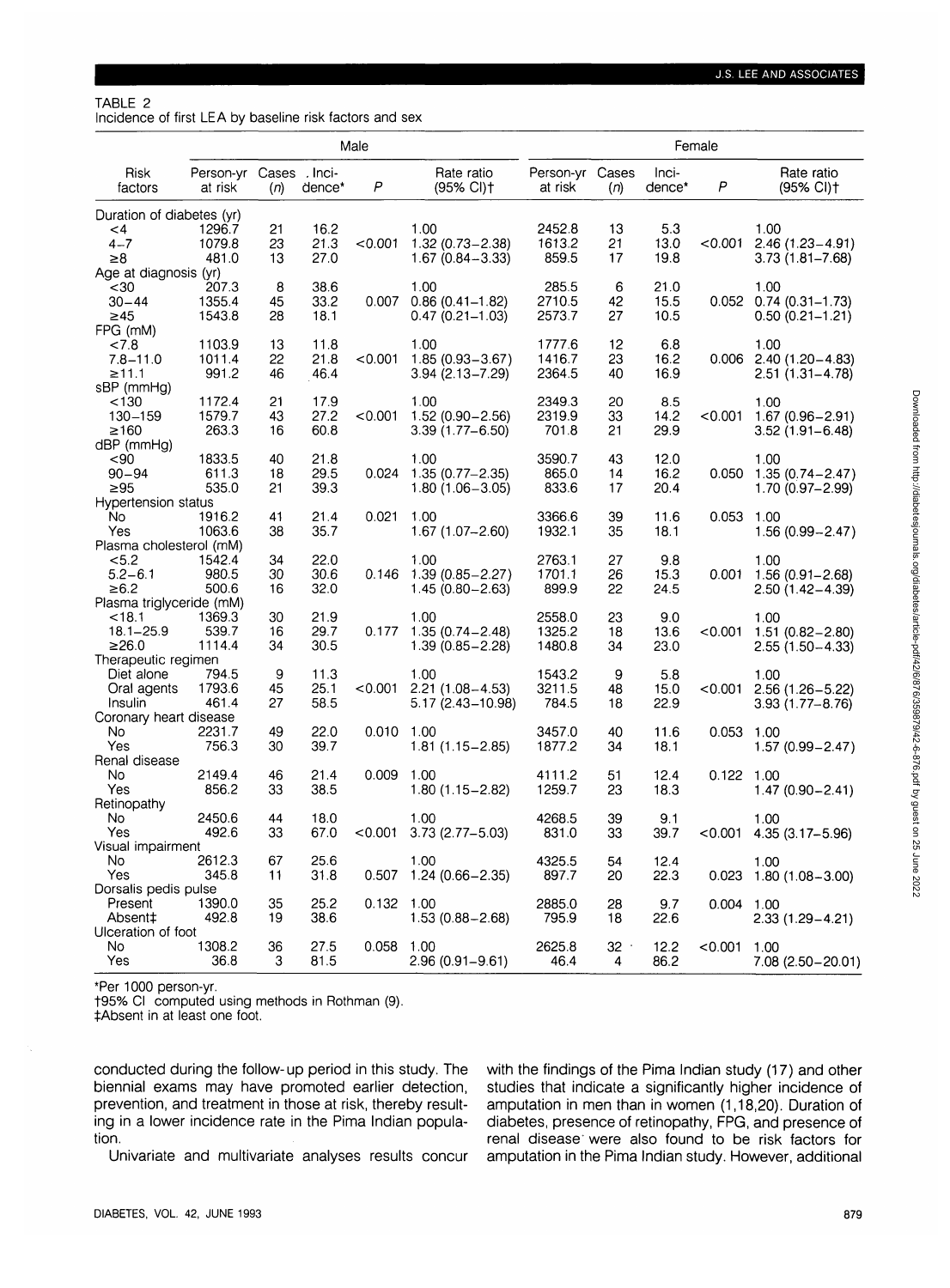

**FIG. 1. Incidence of first LEA stratified by hypertension and duration of diabetes in men (A) and women (B).**

risk factors were identified, including sBP and therapeutic regimen (insulin treatment being most predictive) in men and dBP and plasma cholesterol level in women, suggesting that Oklahoma and Pima Indians share many but not all risk factors for LEA. This may be the result of various environmental and genetic factors that deserve future study.

These findings that renal disease and plasma cholesterol are risk factors are consistent with evidence that they predict lower-extremity atherosclerotic occlusive disease in diabetic patients (21). Not surprisingly, both a nonpalpable dorsalis pedis pulse and foot ulceration were found to be a risk factor or a highly suggestive factor, because they also can both be manifestations of peripheral vascular disease (18,19). Finally, plasma triglyceride level and poor education were additional risk factors for women only.

The incidence of first LEA among men is two times that of women, indicating that being male was an important risk factor in this study. When comparing risk factors at baseline between men and women, men had a significantly ( $P < 0.05$ ) higher mean dBP and plasma triglyceride and a lower mean BMI. The rate of coronary heart disease was also higher in men than in women. These facts may contribute to the difference in LEA rates between men and women. Possibly, as in atherosclerotic coronary heart disease, women may be protected from peripheral vascular disease, at least before menopause. Such hypotheses await future studies. To our knowledge,

a breakdown of LEA risk factors by sex has not been done, and thus comparison of these to other findings is also for future study.

In this study, retinopathy was found to be a significant risk factor in both sexes, and visual impairment was significant only in women. Visually impaired patients may be especially susceptible to lower-extremity injuries as a result of accidental trauma. The Pima Indian study (17) also found retinopathy to be a significant risk factor, although visual impairment as a risk factor was not mentioned.

Regrettably, no data on peripheral polyneuropathy were available at baseline. At follow-up, a question on numbness in the feet was asked at the interview, and evidence of neuropathic joint disease was noted from X rays. Of the 54 amputees who were interviewed, 32 had numbness (14 for the first time before amputation, 14 after amputation, and 4 gave no dates of first occurrence). Which foot had numbness was unknown. Of the 444 nonamputees, 151 experienced numbness in the feet (133 patients for the first time during the follow-up period, 10 before baseline examination, and 8 gave no dates of first occurrence). Among the 453 patients who had readable foot X rays, 19 (4%) had evidence of neuropathic joint disease. Of these patients, 8 were toe amputees.

The death rate among diabetic Oklahoma Indian amputees was higher than among nonamputees in almost every sex and age-group. This finding that men 25-44 yr of age had the highest death rate ratio of amputees to nonamputees among men agrees with Pima Indian study findings (17). In men and women without amputation, the age-specific death rates in Oklahoma Indians were higher than in the Pima Indians. As was found in the Pima Indian study, toe amputations were the most common in this study cohort; however, only a few foot amputations were observed (6%), and nearly three times as many leg amputations occurred (41%) as in the Pima Indians. Lindegard et al. (22) found that the higher the level of amputation the shorter the survival time. This is consistent with the notion that higher amputations indicate more severe disease and also delayed and possibly even impaired recovery. This may explain the much lower 5-yr survival rate (40.4%) after first amputation in this cohort compared with that of the Pima Indians (61%).

Similar to the Pima Indian study, diabetes was found to be the most common cause of death, followed by cardiovascular disease. Other studies have also found that cardiovascular disease and renal disease are common causes of death for diabetic amputees (22,23).

The physical, psychological, and economical consequences of LEA are severe. LEA hinders mobility and independence and may limit employment opportunities and overall quality of life and predisposes to future morbidity. Diabetic populations, especially Native-American populations, must focus more attention on these problems. Financial limitations may exacerbate the problem; e.g., failure to purchase properly fitting shoes can lead to calluses and foot ulcers that can require amputation.

Debate about the most effective type of treatment and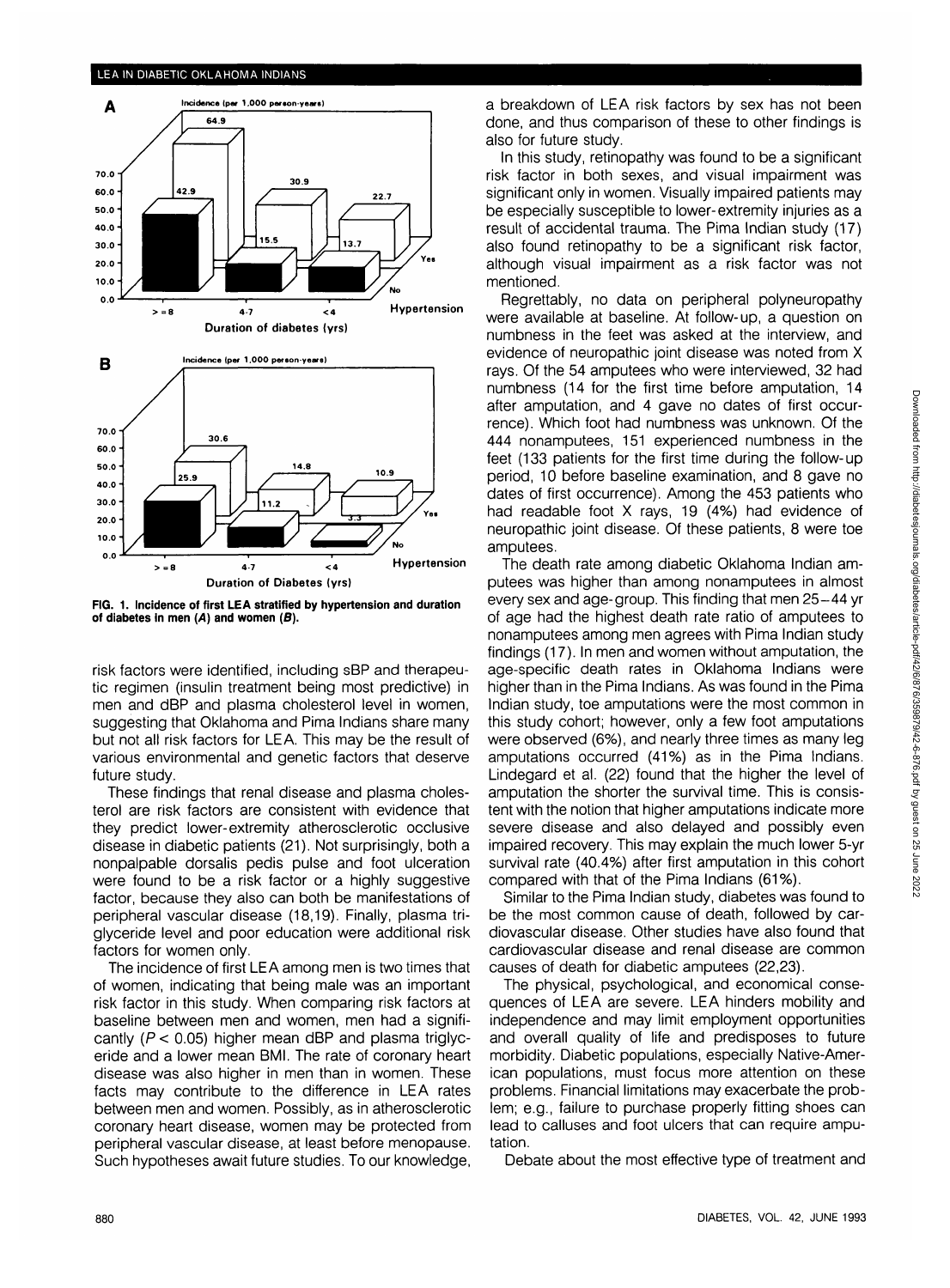

**FIG. 2. Incidence of first LEA stratified by hypertension status and FPG in men (A) and women (B) and therapeutic regimen in men (C) and women (D).**

therapy continues (24). Of diabetic amputees, 34% have been shown to have nonhealing amputations that require an even higher level of amputation (25,26). To preserve the amputee's way of life as much as possible, early rehabilitation with prostheses currently is encouraged. However, although below-the-knee amputations offer more promise of rehabilitation compared with above-the-knee amputations (27), the success rate of prosthetic rehabilitation for the former is only 60-66% (28,29). Limb preservation strategies such as revascularization may prove a more effective and desirable alternative if performed early and on a selective group of patients.

Although current means of therapy have improved, the cost for surgery is higher. On average for patients with primary amputations or vascular reconstruction, the cost is \$40,500/patient (30). If vascular reconstruction is successful, the cost averages \$28,374/patient; however, the cost of an unsuccessful reconstruction has been estimated at \$56,809/patient (30). Prevention must be undertaken in high-risk populations such as the diabetic Oklahoma Indian population. A well-organized program of diabetic education and prevention has been shown to decrease the rate of amputation by >50% (31). These stratified and multivariate analysis identified several controllable risk factors, e.g., BP, plasma glucose, and plasma cholesterol. Better control of these risk factors may be beneficial in the diabetic Oklahoma Indian population. In addition, health education stressing the importance of foot care and early detection of lower-extremity lesions would likely help lower the incidence of amputation in diabetic Oklahoma Indians.

#### TABLE 3

|  |  |  |  | Risk factors for first LEA from the Cox proportional hazards model |  |  |
|--|--|--|--|--------------------------------------------------------------------|--|--|
|--|--|--|--|--------------------------------------------------------------------|--|--|

|                           | Coefficient | <b>SE</b> | P       | Rate ratio (95% CI) |
|---------------------------|-------------|-----------|---------|---------------------|
| Male                      |             |           |         |                     |
| Retinopathy               | 1.1613      | 0.2759    | < 0.001 | $3.19(1.86 - 5.49)$ |
| Use of insulin            | 0.9392      | 0.2578    | < 0.001 | $2.56(1.54 - 4.24)$ |
| sBP*                      | 0.1390      | 0.0560    | 0.002   | 1.15 (1.03–1.28)    |
| Duration of diabetes (yr) | 0.0471      | 0.0197    | 0.005   | 1.05 (1.01–1.09)    |
| FPG (mM)                  | 0.0738      | 0.0234    | 0.011   | 1.08 (1.03–1.13)    |
| Female                    |             |           |         |                     |
| Retinopathy               | 1.2021      | 0.2643    | < 0.001 | $3.33(1.98 - 5.59)$ |
| Duration of diabetes (yr) | 0.0806      | 0.0191    | < 0.001 | $1.08(1.04 - 1.13)$ |
| Plasma cholesterol (mM)   | 0.1664      | 0.0464    | 0.012   | 1.18 (1.08-1.29)    |
| $dBP*$                    | 0.2450      | 0.1020    | 0.013   | 1.28 (1.05–1.56)    |

\*Per 10 mmHg change.